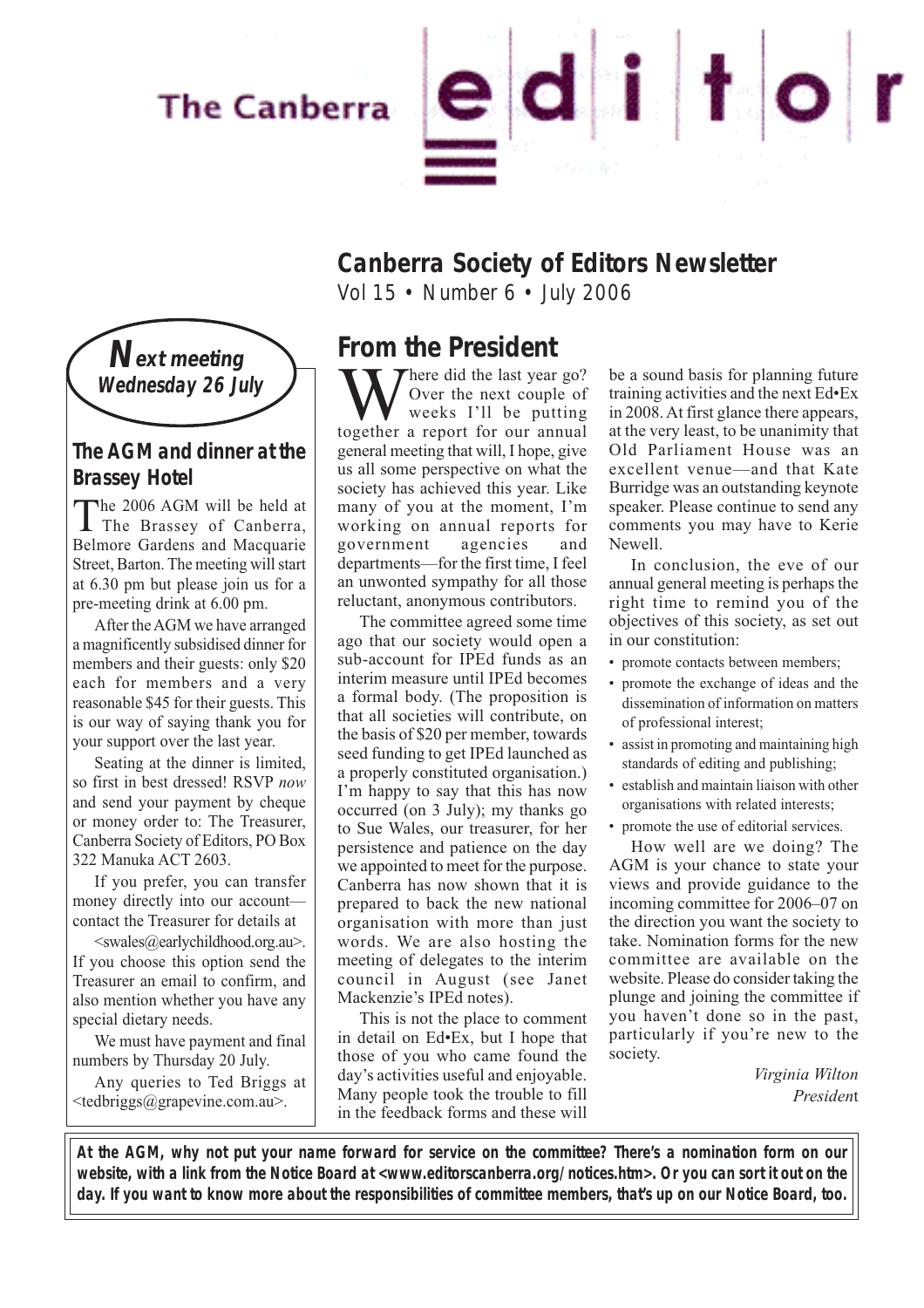### **Canberra Society of Editors Inc.**

ABN 77 022 481 553 www.editorscanberra.org PO Box 3222 Manuka ACT 2603

#### **Committee members 2005–06**

**President** Virginia Wilton 0417 691 269 virginia@whh.com.au vwilton@homemail.com.au

**Vice President** Ted Briggs 6161 4924 (h) tedbriggs@webone.com.au

**Immediate past President** Claudia Marchesi 6287 1110 (w) cmarchesi@netspeed.com.au

**Secretary** Louise M. Oliver 6290 1269 (w/h) lmoliver@homemail.com.au

**Treasurer** Susan Wales 6242 1800 (w); 6259 5342 (h) swales@earlychildhood.org.au

**Newsletter editor** Peter Judge 6296 6211 (w/h/fax) peter.judge@alianet.alia.org.au

**Newsletter assistant** Helen Topor 6207 3414 (w) helen.topor@cit.act.edu.au

**Web minder & membership files** Peter Judge 6296 6211 (w/h/fax) peter.judge@alianet.alia.org.au

**Training coordinator** Kerie Newell 6121 3470 (w) 0412 042974 (m) kerie.newell@dewr.gov.au

**Membership Secretary** Ed Highley 6296 1461(h) 0412 358 151(m) ed@clarusdesign.com

**Publicity & hospitality coordinator** Kerie Newell 6121 3470 (w) 0412 042974 (m) kerie.newell@dewr.gov.au

**IPEd delegate** Virginia Wilton 6273 3048 (w) virginia@whh.com.au

**IPEd Accreditation Board** Louise Forster 6232 7511 (w) www@wordsworth.com.au

**Members at large** Shirley Dyson Alan Roberts Lindy Shultz

# **IPEd Notes**

**News from the Institute of Professional Editors, May–June 2006**

t the Interim Council's<br>teleconference on 30 April<br>on all fronts teleconference on 30 April we heard of steady progress on all fronts.

The Education, Training and Mentoring Working Group is making progress with its survey of editing courses available in Australia at all levels—postgraduate, undergraduate, TAFE, private, and those offered by the Societies of Editors. The next step is to map the courses against *Australian Standards for Editing Practice*. The group is also looking at methods of mentoring for junior editors.

The Promotions Working Group is refining a draft brief for a PR campaign and obtaining rough estimates of costs.

The Accreditation Board is continuing its program of workshops and is also considering the methodology for assessing portfolios submitted for accreditation. The choice is between peer review and some form of competency-based assessment, which would include performance criteria. Since the yardstick for accreditation is *Australian Standards for Editing Practice*, the revision of that document is central to this decision. The Accreditation Board is working closely with the Standards Revision Working Group to determine the best way to proceed.

The National Organisation Working Group has suffered a setback with the resignation of its dynamic convener, Trischa Mann, because of family illness, but Deborah Edward, one of the NSW representatives on the National Organisation Working Group, has now volunteered to be convener. Thanks to Deborah for undertaking this vital role. It is most important that this group should proceed with its work of identifying the best structure for a national organisation and drawing up a proposal to put to members.

The Interim Council was disappointed to hear that its application for funds from the Copyright Agency Limited has been refused. We will be revising our application and resubmitting it with higher hopes for success. The Council has also agreed a code of practice for its internal communications, which has been published as part of the statement on structure and operations on the website, <www.iped-editors.org>. The website is also making progress and we look forward to being able to use the forums.

> *Janet Mackenzie Liaison Officer*



*The Writers Bookcase did a roaring trade at Ed•Ex. Keith Binnington is busy serving Geraldine Triffitt, while Pete Martensz beavers away in the background.*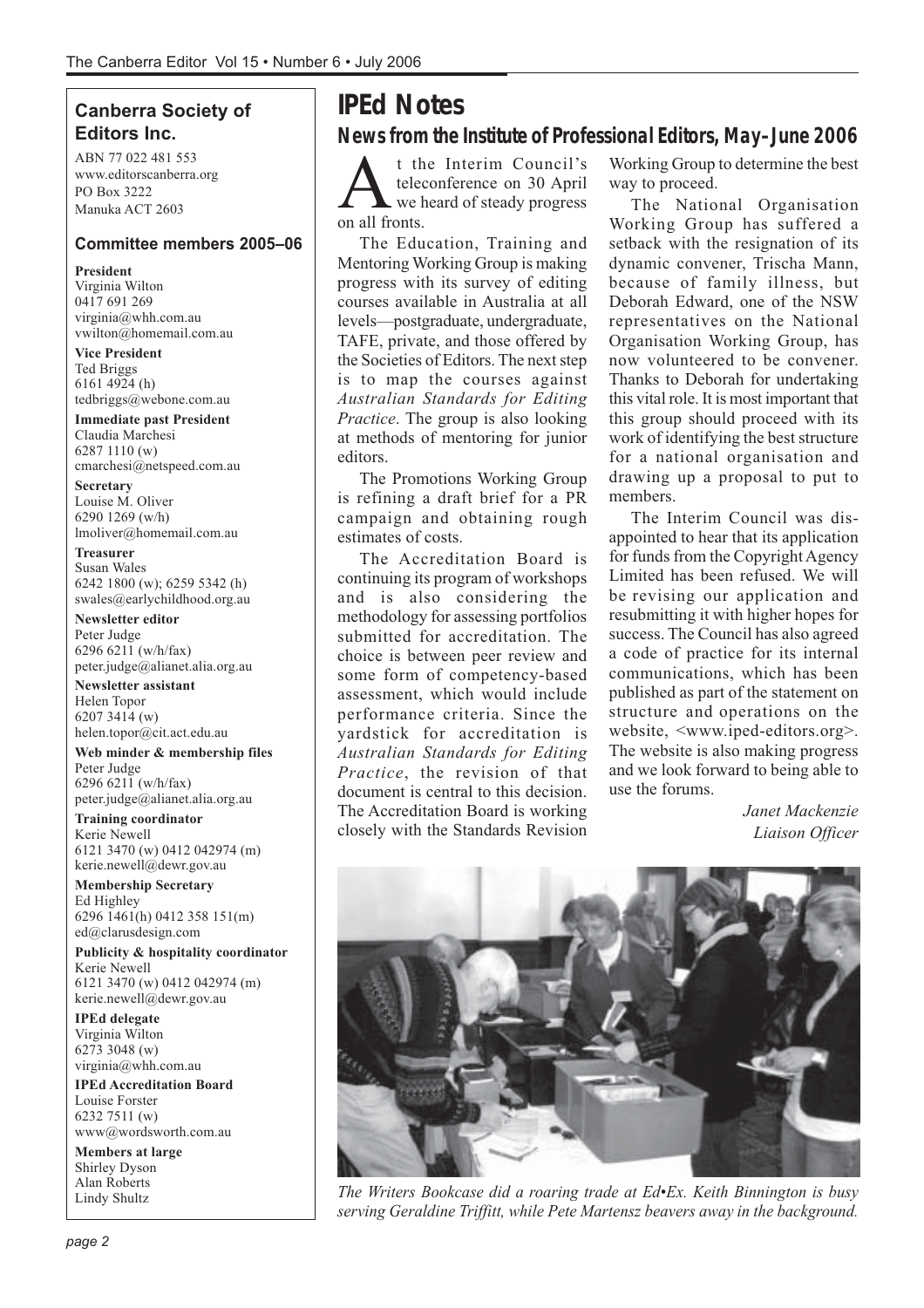## **Ed•Ex—2006 Forging relationships**

The theme of Ed•Ex 2006 was 'relationships', and<br>the lasting impression of the day was that<br>relationships were being forged—among editors,<br>writers designers and indexers: between all of them the lasting impression of the day was that relationships were being forged—among editors, writers, designers and indexers; between all of them, individually and as groups, with publishers; and importantly, among ourselves as we interacted over

coffee and excellent meals and nibbles on the day. The venue helped: the Members' Dining Room and Bar of Old Parliament House—still elegant, suitably 'bookish', and conducive of animated discussion among the 80 or so delegates.

The keynote address by Kate Burridge focused on the relationships between present vocabulary and grammar usage and those of older versions of English—particularly the minimalising effect of frequency of use of small vocabulary items such as the negative *not*, once a much longer expression and today reduced in speech to 'a mere grunt ...' In the olden days 'don't be silly' would come out as 'naya-wiht silly be' (perhaps 'nary-a-whit

silly be'?), whereas now we probably mumble something like 'dohmbi silly'.

Janet Mackenzie brought us up to date on progress towards a national body for editors and accreditation it's a slow process but proceeding well, with the Standards currently being revised as a prerequisite to assessment for accreditation.

During the day there were several instructive sessions. These included a caution from Francis Walsh on the

tendency for writing to be reduced to dot points; a useful guide to manuscript assessment by Hilary Cadman (we could all use her chart to help us in our dealings with clients); and some very sound advice on project management and what makes a good project manager from Michael Young. Peter Alexander gave an update on the requirements for government publishing, emphasising the move to federal branding, and Joe Massingham discussed in broad terms the relationship between lifestyle and work.

Ian Templeman's personal reminiscence about publishing reminded us that this industry depends on relationships. 'The network of relationships from author through to reader is vital to the success of a book  $-\overline{a}$  collaborative and creative process.'

> *The panel: Rosanna Horn, Sherrey Quinn, Roger Swift and Louise Forster.*

Pam Hewitt also gave us a personal insight into her work on her e-zine *The Fine Print*, highlighting the need to do only what you know best how to do, and to know where to get experts in their fields for the other jobs. She said it was essential to have 'good back-up in IT, graphic design and other technical aspects', along with a good



*Professor Kate Burridge, our keynote speaker*

working editorial board.

Virginia Wilton's workshop on quoting for editing jobs put a practical training stamp on this comprehensive training and discussion day.

The day ended with a lively plenary panel discussion with Roger Swift (Australian Society for Technical Communication), Louise Forster (representing the editors), Rosanna Horn (design) and Sherrey Quinn (indexer). This really brought together the four disciplines and illustrated their interdependency. The plea from all participants was clearly: 'Please involve us from the beginning of the project'.

The day ran smoothly, and on time, thanks to organisers Kerie Newell, Claudia Marchesi and their team.

Ed•Ex is now an established part of the conference/ training scenario for editors and their colleagues in the publishing industry in Canberra, and Ed•Ex 2006 has set a high standard for future gatherings to follow.

*Elizabeth Manning Murphy—with help from Ted Briggs, Ara Nalbandian and Roger Swift.*

*Photos: Ted Briggs, Melbourne Uni and Elizabeth Manning Murphy.*

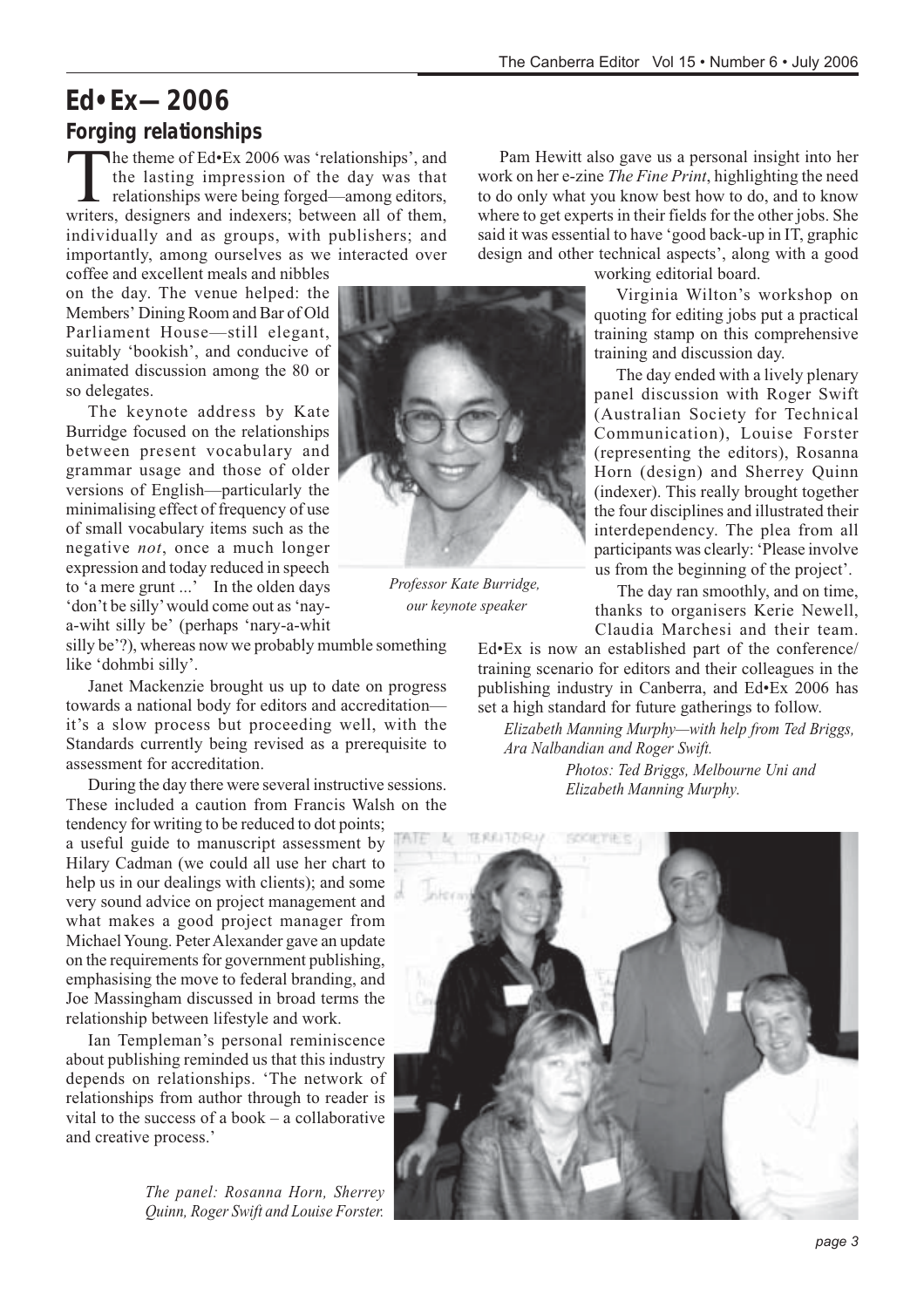# **Thinking about words Good Heavens! And merry hell?**

The mind is its own place, and in itself Can make a Heav'n of Hell, a Hell of Heav'n. Milton, *Paradise lost*



**A** propos my last month's musings on 'happy', there is an astonishing variety of happy states that seem open to us when the mood is right: Heaven, Paradise Nirvana Elysium vou name it Unfortunately is an astonishing variety of happy states that seem **Lopen** to us when the mood is right: Heaven, Paradise, Nirvana, Elysium … you name it. Unfortunately there is an equally varied spectrum of unpleasant places to match our misery: Hell, Hades, Purgatory, Inferno and the like. Which do you pick for your private rapture or gloom? Do their etymologies give a clue as to where our preferences should lie? Milton clearly thinks we create our own Heaven or Hell, so we may well have that choice.

Surprisingly perhaps for a word in such common use, 'Heaven' has a very uncertain pedigree. The Old English *heofon* or *hefen* seems to have no sure antecedents, and is apparently not related to the German *Himmel*, nor to Latin *caelum* (French *ciel*) from which we get 'celestial'. The word for Heaven in the Jewish bible is *samayim*, a plural—we might talk of the heavens as the firmament in which the stars are set, or 'the heavens opened' to describe a heavy shower. Its meaning as the space in which the stars appear to float was current in the 11th century, as was its meaning as the abode of God, his angels and the beatified spirits.

The Jews recognised seven heavens (as subsequently did the followers of Muhammed), the highest being the 'Heaven of heavens'—we still use this concept in describing the summit of happiness as the 'seventh heaven'—the sevens seeming to reflect the known planets and Babylonian astronomical theories. But in the chapter on *Paradiso* in his *Divine Comedy*, Dante visits no fewer than *ten* heavens, respectively the moon, Mercury, Venus, the sun, Mars, Jupiter, Saturn, the fixed stars, an unspecified ninth and then the 'Empyrean'. Blundevil (1594) has eleven!

The *Empyrean* was once the abode of pure fire (cf. our familiar word *pyre*), but in Christian belief is again the abode of God and his angels, the highest heaven. The Hindus thought the Heaven of Siva was situated among the highest peaks of the Himalaya, a lofty if uncomfortable place to aspire to, one would have thought, although probably not more so than the sun!

*Paradise* comes in two kinds, earthly and heavenly. The word derives from an old Persian name for an walled garden or park, *pairidaeza*, borrowed by the Hebrews and applied to the Garden of Eden. That was Paradise on earth, but the nature of Paradise used as a synonym for Heaven depends very much on your beliefs. In earlier literature Muslims seem to look forward to a continuation of all earthly delights, 'to be by houris loved immortally'. Who are these *houris*? The answer, says the Wikipedia, is 'beautiful maidens who await the devout Muslim in Paradise'. The Koran describes them as 'purified wives' and 'spotless virgins', but tradition says that the believer is presented with a large number of houris on entering Paradise, with each of whom he (why is it always 'he'?) may cohabit once for each day he has fasted in Ramadan and once for each good work he has performed. He'd need to be fit!

Buddhists consider *Nirvana*, from a Sanskrit word meaning 'extinction', to be the state where you have overcome all desires and passions and have attained perfect beatitude. *Elysium,* in Greek mythology, was the abode of the blessed after death. But anybody who has ever driven up the *Champs Elysées* (the 'Elysian Fields') in Paris and joined the traffic racing round the Arc de Triomphe will probably feel that any allusion to the heavens is a gross misrepresentation.

So what about 'Hell'? There we are on firmer ground, figuratively speaking. The word comes from old Teutonic or Gothic words meaning 'the coverer-up, or hider'. It is used in the Bible to translate the Hebrew word *Sheol* (found 65 times in the OT) and the Greek *Hades* (found 10 times in the NT). Both *Sheol* and *Hades* refer to the abode of the dead, without distinction of good and evil.

In newer translations 'Hell' is reserved for *Gehenna*. 'Where's that?' you may ask (you see, you don't need to ask where Hell is!). Well, it was once the Hebrew name for the valley of Hinnom near Jerusalem. Enoch had a vision in which the faithful Jews gathered to look down on the damned burning in eternal fire, a rather horrid picture of a devout family outing. The Koran also applies the name *Gehenna* to the place of ultimate punishment.

Dante descended into his *Inferno* with its seven circles, the lowest reserved for the greatest sinners, but all apparently able to chat with him at great length about what had brought them there. The word, from the Latin *infernus*, has links to *inferior*, appropriately enough for the lower regions. The *inferni* were the shades of the dead. *Infernal* has a little-used antonym *supernal*, meaning dwelling in the heavens. On the frontier of Hell was *limbo* (*limbus* is Latin for 'edge', or 'border'), not just a West Indian dance under a pole but supposedly the home of unbaptised infants and the just people who died before Christ's coming. And there is also *purgatory*, where you might go for a spiritual purging before being admitted to Heaven. The rules and procedures are becoming rather complicated. Dante assures us that no greater pain exists than the memory of happy times when you are feeling wretched. There's not much merriment in merry Hell.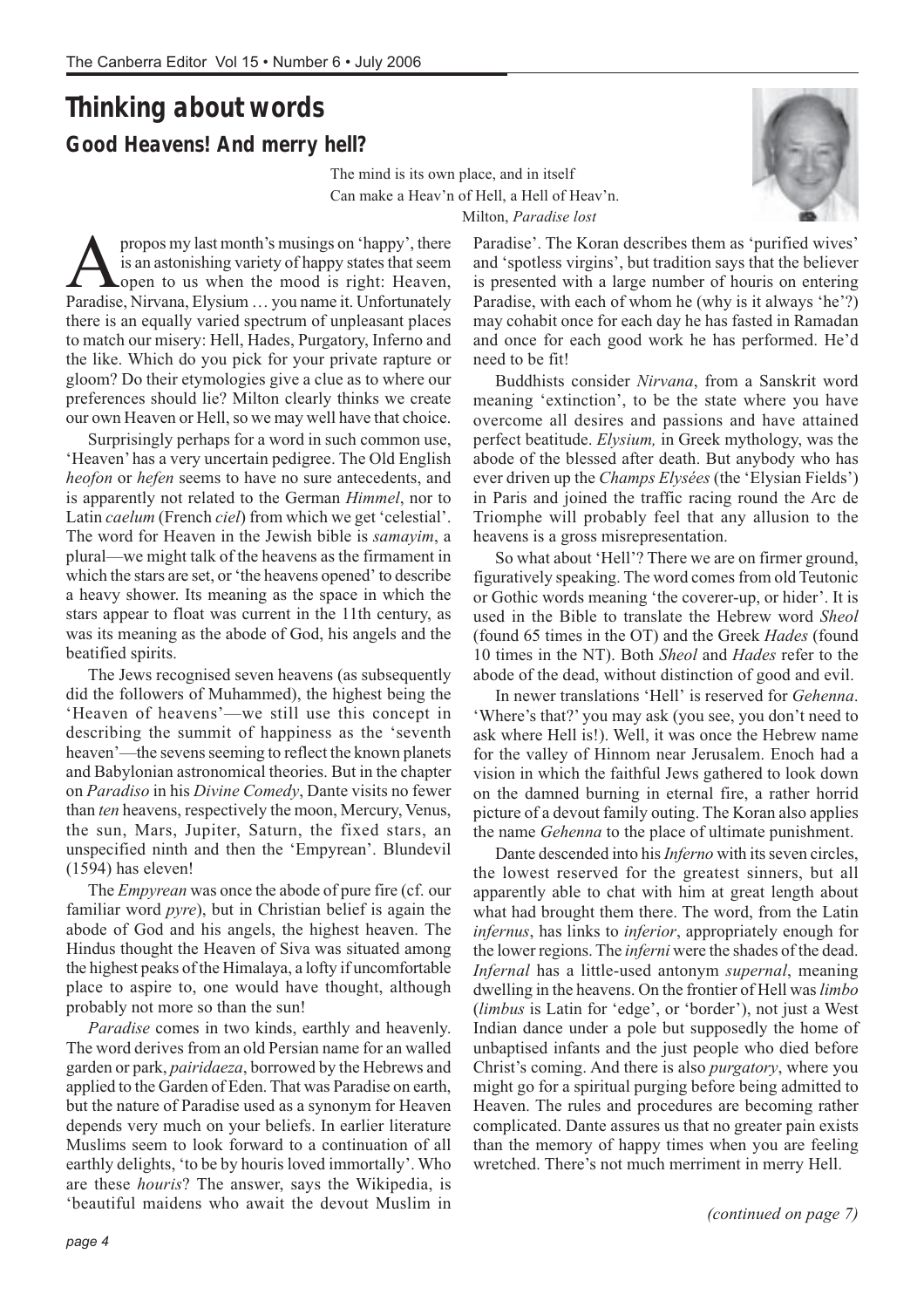## **Track changers—the monthly 'musings with a member' Lindy Shultz talks to Louise Forster about her career, her work as an editor and her many interests**

#### *Lindy, tell us a little about your background.*

I've been editing for about 10 years now. Before that I was a library technician and librarian. As an only child, I retreated into the world of books early on—I am told that even before I could read I refused to go out without a book. I remember going on a school excursion to *The Newcastle Herald* and being fascinated watching the paper come off the presses (nothing digital then, of course). I knew then I would work somehow with the printed word. I grew up in the Hunter Valley and moved to Canberra in 1988. I spent many years in the public service and over the years I have worked in a lot of

libraries, including the Parliamentary Library, the National Library, the Tax Office, public and university libraries.

#### *I've noticed that quite a number of editors and indexers start with librarianship qualifications.*

I think it's because many librarians have analytical minds. Certainly, if you work in the technical services area of the library profession you have to have an analytical mind for cataloguing. That's the part that I liked when I was a librarian—cataloguing. I've found the discipline of it—following procedures and formats and guidelines—a big help

in my editing work. Also, library work attracts introverts and so does editing, I guess.

#### *How did you made the transition from librarianship to editing?*

It wasn't a simple matter of a straight changeover. I was working in the Tax Office Library and a colleague, whom I regarded very highly, left the library to work on a law project within the Tax Office. One day she called me up and said, 'I need someone, and I'd like to poach you'. Eventually I moved into her communications area. Part of the job was proofreading and laying out documents supporting draft legislation. I guess she asked me to join her because she knew my work, and I was studying for a print journalism major as part of my information management degree at the time. So it was a combination of things that meant that I moved into editing quite easily, I think.

*You work from home? How do you find that?* I absolutely love it. I'm really relishing it.

*So you're not tempted to hang out the washing or vacuum the floor?*

When I first started, yes. It was a case of 'I'll just read another chapter of this great novel', 'I'll just have another cup of tea' or 'Is *that* what they show on daytime



television?' Now, I'm much more disciplined and, in fact, sometimes I find it hard to move away from the computer.

But I do like the flexibility that working from home gives you. Recently, I acquired a little dog and he's a great companion but also provides a reason to take a break now and then for a walk when the sun is shining.

#### *You've done quite a variety of work actually, haven't you? Tell us about some of those things.*

Apart from the usual lot of editors in Canberra—annual reports and government documents, I've worked as

> publications manager and a research assistant at the Humanities Research Centre at ANU. As well as producing a journal, I looked after three websites and was a research assistant for a muchpublished professor. He wrote *The Seven Ordeals of Count Cagliostro,* about a notorious character who lived during the time of Marie Antoinette and Casanova. It was interesting to work with someone who wrote so beautifully and brought history to life so well, and it was tremendous experience, being responsible for many aspects of a publication.

I have also worked as a librarian and

publications officer with the Australian peak body for dance and I do occasional work for Roslyn Russell Museum Services, such as research and copyright and drafting entries for the Australian Women's Archive project. I like doing that work, which is not so much editing but writing; writing to a very specific style.

I also prepare books for self-publishers—memoirs and that sort of thing.

#### *What do you do when you're not editing or doing things for the society?*

I don't really have any specific hobbies, but I do love reading and I guess I like walking in some of the lovely spots around Canberra. The new dog is an excuse to walk. I also like to try new recipes from the mountains of gourmet magazines that I've bought at the Lifeline Book Fair over the years. I like buying books; hanging out in second-hand bookstores.

*What have you been reading lately, can you remember?* What I usually do is read something literary and then something light. So, at the moment it's light. I'm reading P D James's, *The Murder Room*. Before that I think it was *The God of Small Things* and Peter Carey's *My Life*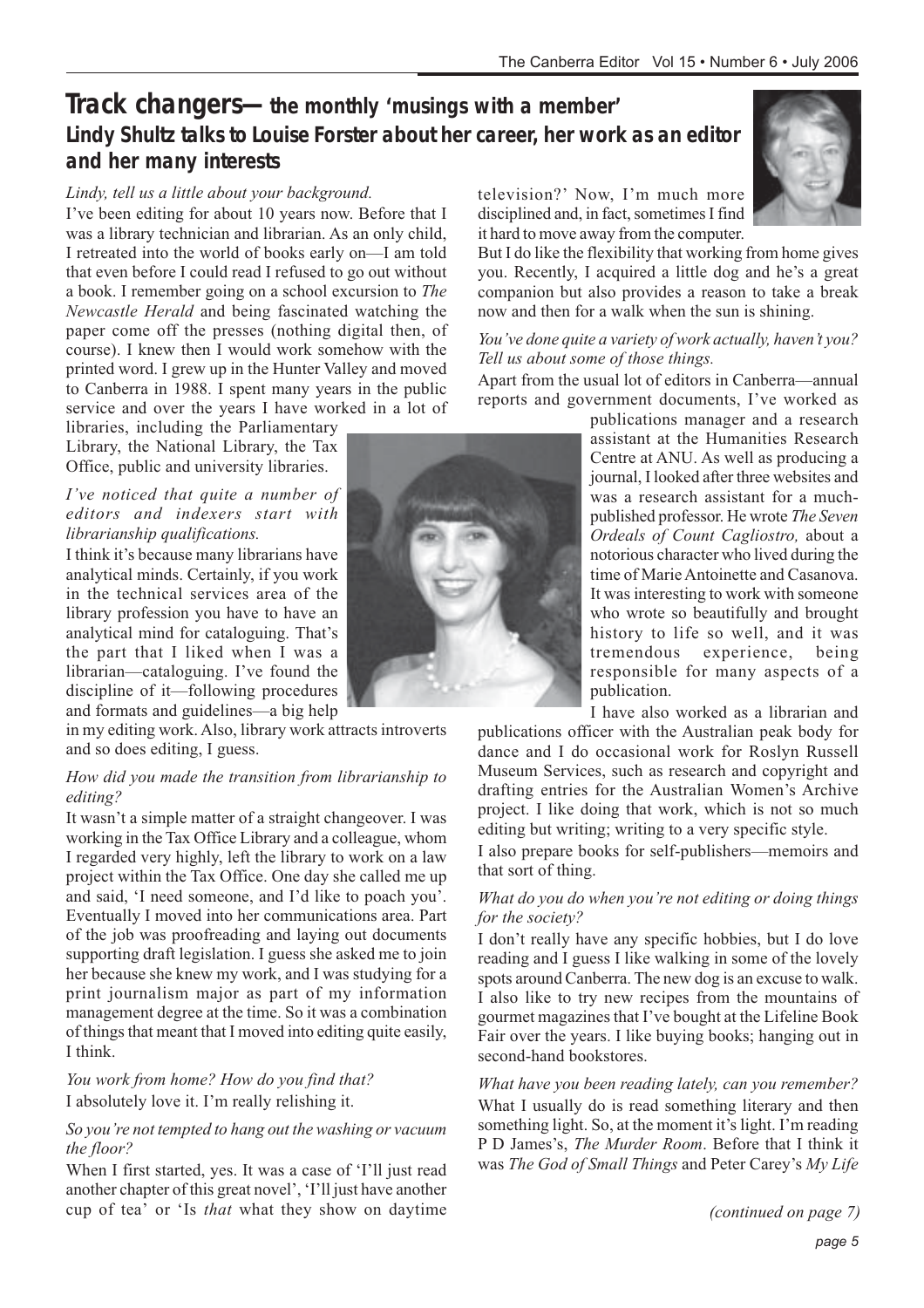# **My grab bag . . . how not to write**



**I** collect grammar books. The oldest<br>I have is *English Grammar* by<br>Lindley Murray (generally known<br>as *Murray's Grammar*) first published collect grammar books. The oldest I have is *English Grammar* by Lindley Murray (generally known in 1795—my edition is dated 1804. More of this later.

My most recent acquisition is *How not to write: simple guidelines for the grammatically perplexed* by Terence

WRITE

Simple Guidelines<br>for the Grammatically<br>Perplexed

Denman, published by Piatkus Books, London, 2005. (154 pages, rrp \$29.95). Terence Denman is an instructor with the UK Plain English Campaign, and

I would guess that his classes are very lively— HOWAT his book certainly is. It doesn't cover every aspect of English grammar, but it does give grammar tips in ten of the most commonly perplexing areas for workplace writers: sentence length, passive and active voice, imperative mood for instructions, verbs rather than abstractions, verbs from adjectives, simple tenses with fewer auxiliary verbs, case and personal pronouns, the possessive, the apostrophe for other uses, and the comma.

In each chapter, the author includes practical exercises and demolishes one writing myth, including the one that says you can't have a comma before 'and'—as I have written at the end of the last paragraph. And there are others: that you can't start a sentence with 'but', 'and' or 'because' (I just did); that 'get' isn't a proper word (I argued with my mother about this); that 'that' and 'which' are interchangeable (when they certainly are not); and more.

The author believes that 'good business writing should aim for the four Cs': it should be correct, clear, concise and conversational. By 'conversational' he does not mean exactly 'write as you speak', but he says 'too much office writing gets into a tangle by moving too far away from the everyday words that we use when we're talking to someone. It's a good idea to listen to anything you have written. Then ask yourself whether you would have used the same words if you had been explaining it face to face or on the phone'. Sound advice, as is almost all of the advice in this book. I found myself nodding in agreement with his dislike of the abbreviations e.g. and i.e. and the Latinate 'prior to', and with his championing of the singular use of 'they'.

This is a useful grammar aid for people at work. It's written in an informal style, with short, clear examples, and has some useful information on basic grammar terminology, lists of everyday words you can use to replace their pompous alternatives, and ten tips on writing in plain English.

Scattered through the book are examples of

gobbledegook gathered from the author's work with the Plain English Campaign. Although these are amusing, I found them annoying because they bore no relation to the subjects of the chapters they were attached to.

And what about *Murray's Grammar*? Well, there's nothing new under the sun—Murray was advocating 'clearness' and 'unity' two hundred years ago: 'Whatever leaves the mind in any sort of suspense as to the meaning, ought to be avoided' and 'long, involved and intricate sentences are great blemishes'.

It's always good to welcome a new grammar book, and Terence Denman's *How not to write* continues the tradition of sensible guides to good, clear, cohesive workplace writing without getting into too much technical detail. It's a good read, and worthy of a place on the reference shelf.

> *© Elizabeth Manning Murphy, 2006*

### **New members**

The society welcomes new full members Kristina Cunningham, Michelle Lovi, Dr Vicki Luker, Joan Morris and Tamsin Sowden, and associate members Larissa Joseph, Michelle Regan and Christina Vett-Joice.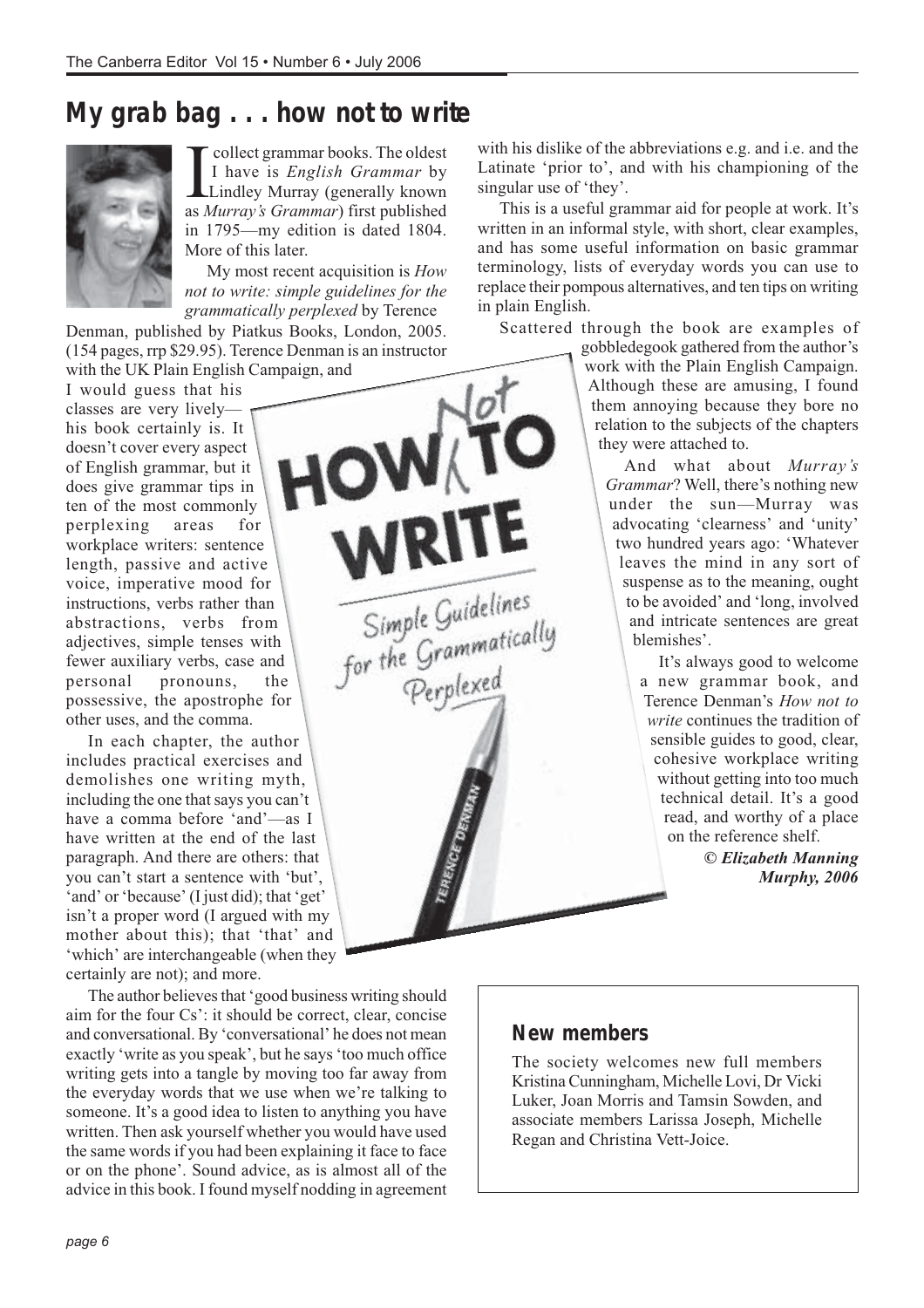### *(contnnued from page 5)*

*as a Fake*. I don't read much non-fiction these days after editing it all day, but I'd like to read more history.

#### *You frequent the Lifeline Book Fair?*

Yes, I can't resist searching through dusty old books. I like the serendipity of the book fair; you never know what you will find.

#### *But it is a kind of addiction, isn't it?*

Yes, most definitely, as is my addiction to buying shoes, and admiring fonts.

#### *So have you got an Imelda Marcos size shoe collection?* No, I cull the shoes the way I cull my books.

#### *What about your fascination with fonts?*

I adore fonts. I collect books about fonts. I even have, which I treasure, a little set of font cards that look like playing cards. On one side of the card the font is displayed in different sizes and forms; and on the other side there

### **Our last month's meeting**

 $\mathbf{W}$ hy didn't more members come along to our great trivia evening? Ted Briggs ran it as a splendid solo performance, and it all worked beautifully. The 19 contestants in four teams had done their homework, and knew all about chuggers, Edmund Blackadder's criticism of Johnson's *Dictionary* and 'the beast with two backs' (Shakespeare used the expression but may not have coined it).

In spite of massive score rigging, the President's team won the prizes, beautiful boxes of chocolates to shorten their lives and the intervals between visits to the dentist.

#### *(Thinking about words, concluded from page 3)*

So, at the *acme*, the highest point of your happiness, which Heaven do you feel that you are in? Before you answer, you should know that a scientific paper published in a serious refereed scientific journal has proved that Heaven is uncomfortably hotter than Hell. The detailed calculations are in the reference below, but broadly speaking, if *Isaiah* 30:26 is right and 'the light of the Moon shall be as the light of the Sun and the light of the Sun shall be sevenfold, as the light of seven days', you can show by fairly basic physics that the surface temperature of Heaven is 798K (525C).

And the temperature of Hell? *Revelations* 21:8 says that 'the fearful, and unbelieving ... shall have their part in the lake which burneth with fire and brimstone', i.e. the temperature of molten sulphur, 445C. Other scientists have questioned this latter figure, but only to suggest that it be revised upwards—no risk yet of Hell freezing over. However, nobody seems to have queried the temperature of Heaven, which therefore stands until further notice.

*Peter Judge*

is a potted history and explanation of why that font is beautiful.

#### *I haven't really asked you about the society and ...*

I'd like to see some sort of mentor system in operation. There is a wealth of knowledge amongst the membership, and I'd like to see that imparted more effectively than it currently is. I would also like to see its activities focus more on core skills, rather than areas which are peripheral to editing. Seeing how helpful some informal discussions at Ed Ex were, maybe we could have regular networking sessions where informal discussions can develop around technical or professional topics. Sometimes it's those informal environments in which people can ask questions and learn so much from others' experiences. It is a problem that public schools in much of Australia stopped teaching grammar in the 1970s, so perhaps the society could help the victims of that bad decision.

*Lindy Shultz/Louise Forster*

### **From The Canberra Times, 11 July 2006, page 2**

#### **Clarification**

A page 2 report yesterday described Professor Colin Groves as a "reader" in biological anthropology at the Australian National University. It should have appeared as reader. This was a sub-editor's error.

*Now you know.*

*Sources: As almost always, the* Oxford English Dictionary *on CD-ROM and* Encyclopaedia Britannica *on DVD.* The Oxford Companion to the Bible*, OUP 1993.* The Vision of Dante Alighier*i, trans. H F Carey, Everyman's Library 1931 (1908). The item on 'Hotter than Hell' first appeared anonymously in* Applied Optics *(1972, 11 A14) and the refutation in the* Journal of Irreproducible Results *in 1979; both are at <www.lhup.edu/~dsimanek/hell.htm>.*

P.S: Anent my unhappy comment last month that '*gay* has now been definitively hijacked by the homosexual community', our colleague Pauline McGuire writes:

I thought you might like to know that 'gay' has moved on again. It is now used by teenagers to describe something unfashionable or uncool: 'The party was so gay' now means it was anything but. Similarly, 'random' for teenagers has become linked to unpredictability/eccentricity: 'He says such random things.' I suppose one of the compensations for growing older is witnessing these fascinating shifts in the lexicon.